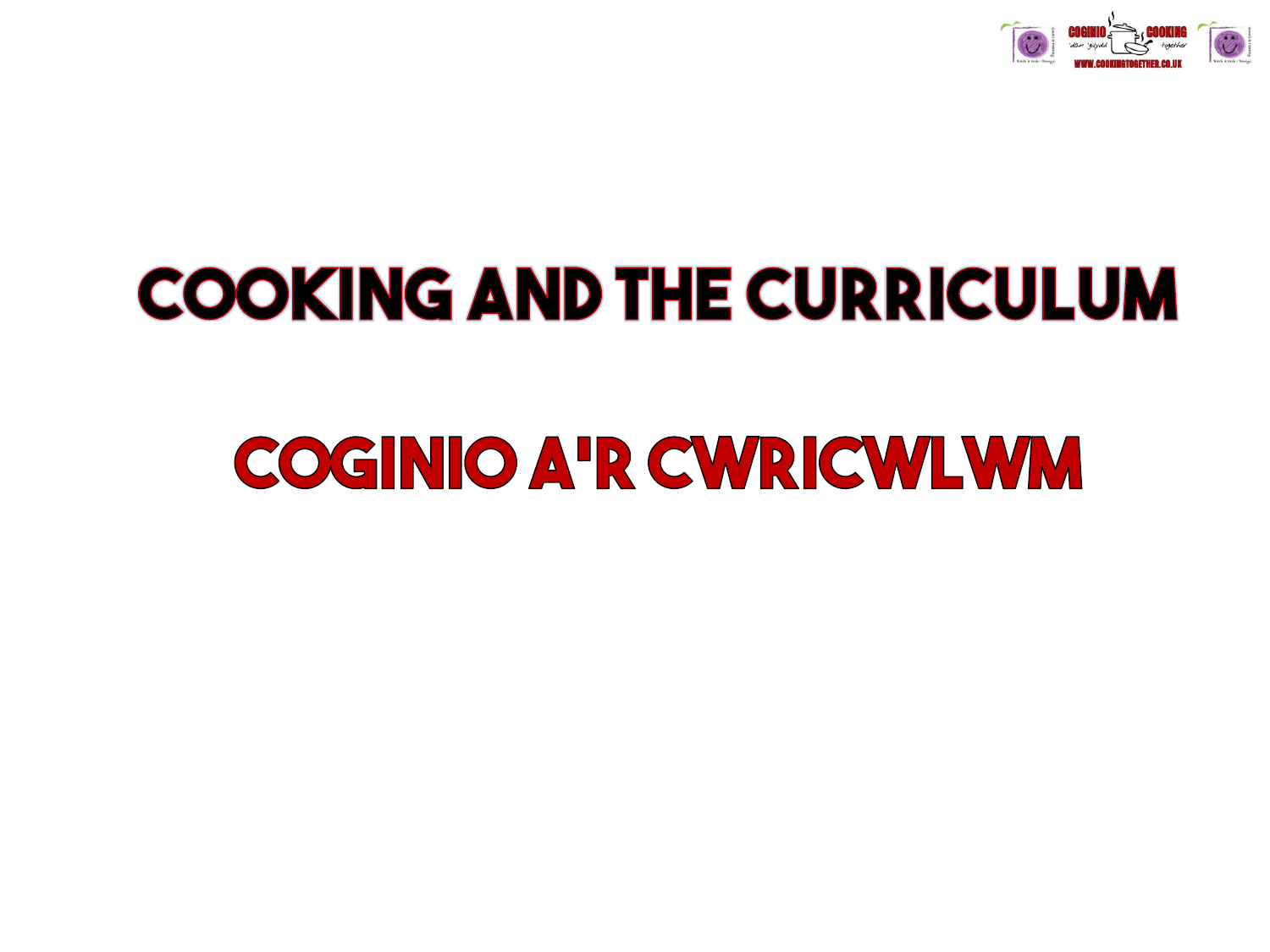# **Coginio a'r cwricwlwm cooking and the curriculum**

- Cooking and food activities can link to all areas of learning
- Recommend introducing a 'foodie day' each week

# **Early Years & Foundation Phase**

# **Languages, Literacy & Communication**

Using senses to describe taste and texture of new foods, Listening and following simple instructions, Let's Read & Cook recipes *Poetry* – Tasty Poems/Never Ask a Dinosaur to Dinner *Welsh Language* – learn parts of face in Welsh by making Wraps Wyneb Hapus (Happy Face Wraps)

## **Mathematics & Numeracy**

cutting and counting a range of fruits/vegetables, following a pattern to make a kebab, weighing & measuring

#### **Health & Wellbeing**

Secret '5 a day' messages, sugar experiment, what drinks are good for my teeth, 5 a day activities

#### **Science & Technology**

*Science* - does it float or sink, Solids, liquids & Gases, dancing raisins *Technology* – cooking activities such as bread making to improve fine motor skills, teaching knife skills

## **Humanities**

Celebrating different cultures – making vegetable samosas to celebrate Diwali or Irish soda bread for St Patrick's Day

Environment – reducing food waste

Geography – learning about fair-trade foods and where the come from

#### **Expressive Arts**

Colour changing cabbages, Kaleidoscope milk

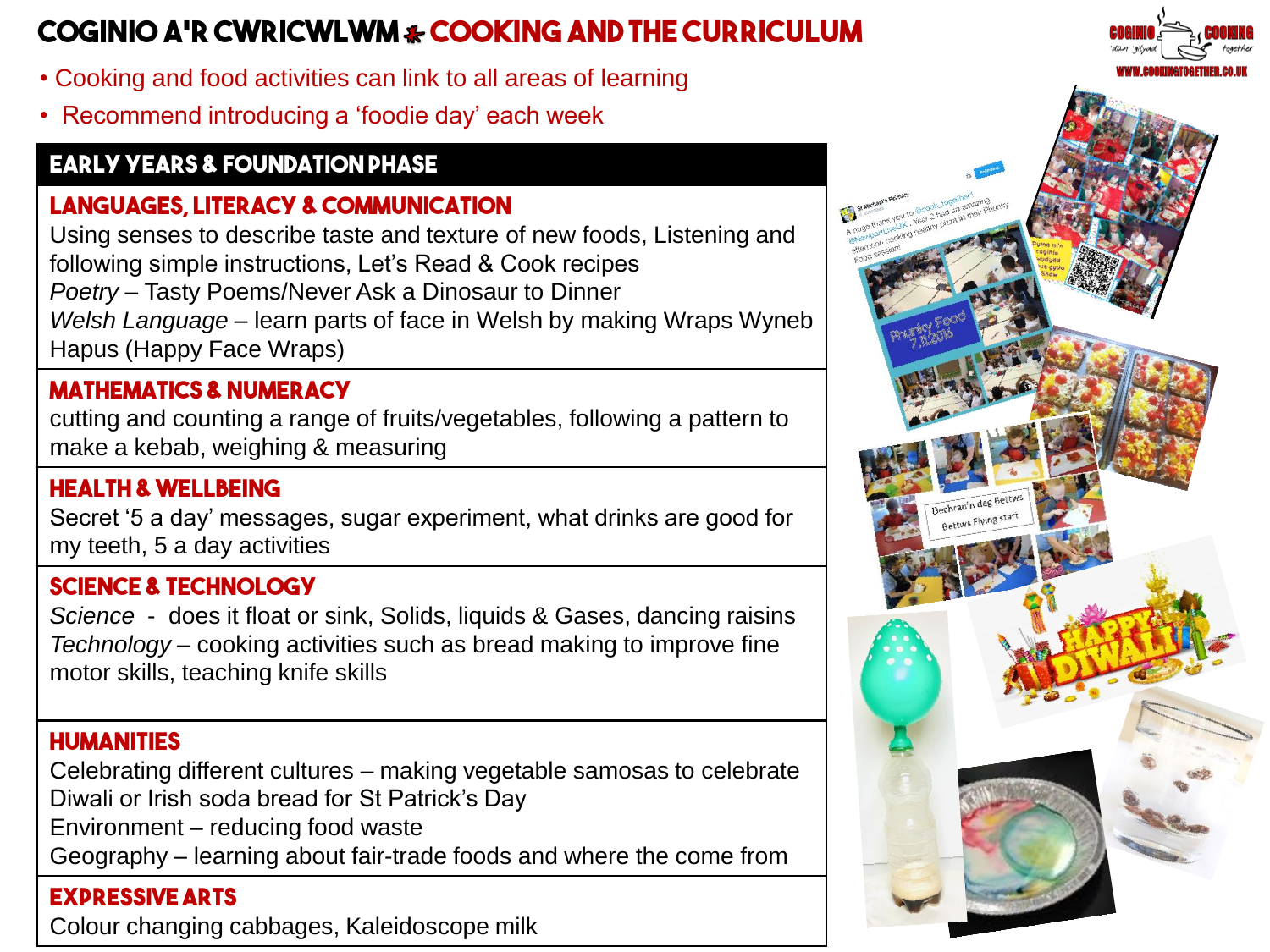# **Coginio a'r cwricwlwm cooking and the curriculum**



# **Handa's Surprise – example 6 week plan for 'foodie day' activities**

## **Week 1 – Reading the book**

Additional activities – Handa's story sequence cards, caption writing activity or pencil control sheets (available on twinkle) *Curriculum links – Language, Literacy & Communication*

## **Week 2 – Tasting and testing the different fruits in Handa's Basket**

Additional activities – learning the Welsh words for the different fruits/textures, simple class graph of which is favourite fruit *Curriculum links – Language, Communication, Numeracy* 

# **Week 3 – Which fruit floats and which fruit sinks?**

Additional activities – which fruits go brown and what can be done to stop this? Discuss how many fruits and vegetables we should eat each day and why they are healthy.

*Curriculum links – Science & Health and Wellbeing* 

## **Week 4 – Handa's addition and subtraction activity sheet (Twinkle)**

Additional activities – fruit number cards, African missing numbers activity (twinkle)

*Curriculum links – Mathematics and Numeracy*

# **Week 5 – Where is Africa on the map and how is it different to Wales?**

Additional activities – read other books that celebrate different cultures – Mamma Panya's Pancakes. Create a paper fruit basket using scissor skills (Twinkle)

*Curriculum links – Humanities & Expressive Arts* 

**Week 6 – Make Handa's Fruit Salad**  *Curriculum links – Technology & Health and Wellbeing*